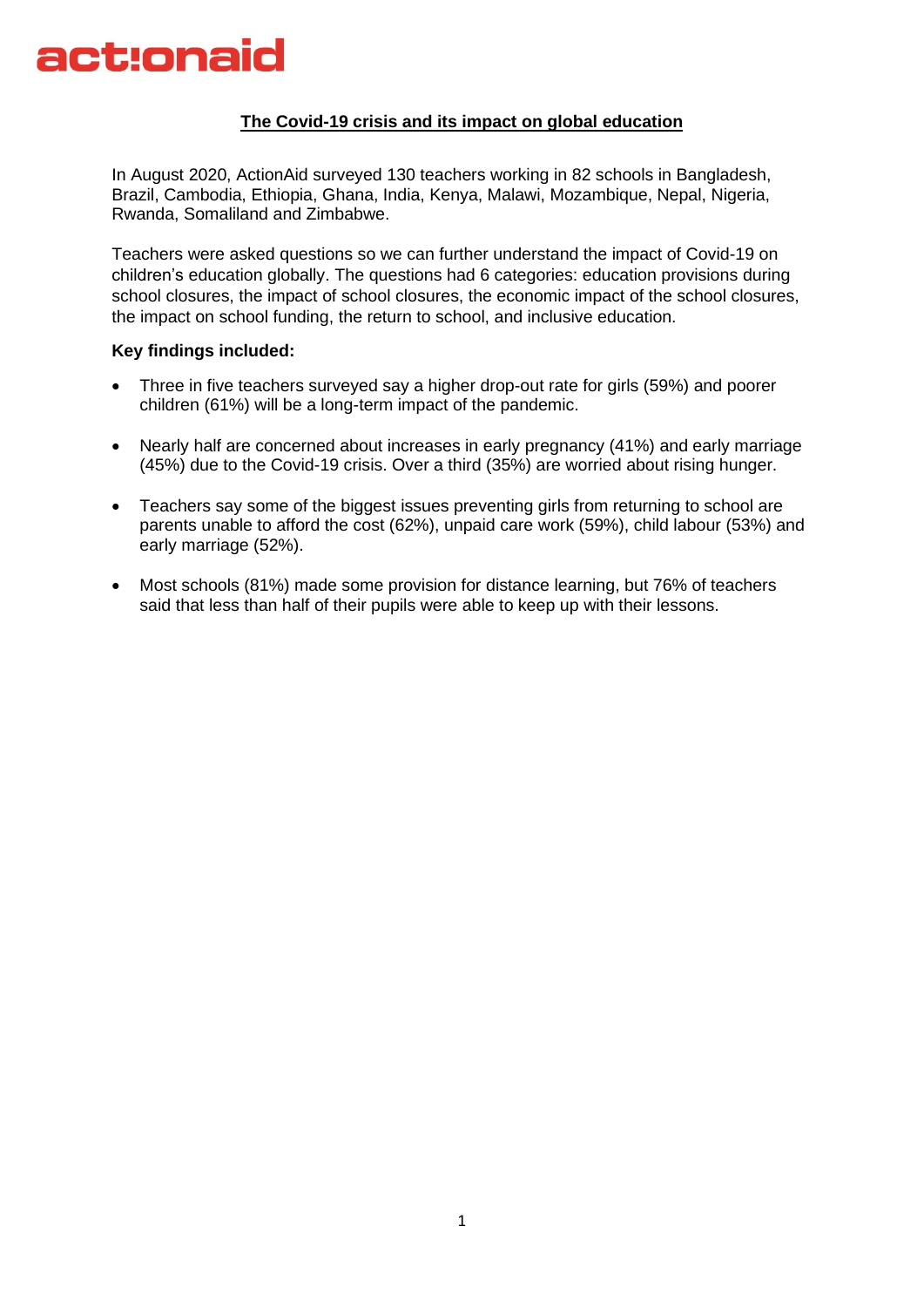## **Table 1: The impact of school closures**

**"What do you think will be the long-term impacts of school closures due to the pandemic on children in your country?"**

|                | <b>Total</b> | <b>Total</b> | Higher<br>dropout<br>rates for | Higher<br>dropout<br>rates for<br>poorer | Increase in<br>food<br>insecurity /<br>hunger | Increase in<br>early | Increase in<br>early |
|----------------|--------------|--------------|--------------------------------|------------------------------------------|-----------------------------------------------|----------------------|----------------------|
| Countries      | respondents  | schools      | girls                          | children                                 |                                               | pregnancy            | marriage             |
| Bangladesh     | 10           | 5            | 8                              | 3                                        | 2                                             | 1                    | 0                    |
| Brazil         | 5            | 2            | 0                              | 4                                        | 2                                             | 0                    | 0                    |
| Cambodia       | 16           | 8            | 13                             | 13                                       | 7                                             | 0                    | 0                    |
| Ethiopia       | 5            | 4            | 2                              | 2                                        | 2                                             | 3                    | 4                    |
| Ghana          | 10           | 5            | 5                              | 5                                        | 0                                             | 8                    | 6                    |
| India          | 20           | 20           | 5                              | 17                                       | 9                                             | 0                    | 3                    |
| Indonesia      | 1            | 1            | 1                              | 1                                        | 0                                             | 0                    | 1                    |
| Kenya          | 11           | 10           | 9                              | 6                                        | 3                                             | 7                    | 8                    |
| Malawi         | 13           | 8            | 9                              | 10                                       | 3                                             | 9                    | 10                   |
| Mozambique     | 9            | 3            | 5                              | 3                                        | 0                                             | 7                    | 6                    |
| Nepal          | 3            | 2            | 3                              | 3                                        | 2                                             | 1                    | 2                    |
| Nigeria        | 10           | 7            | 5                              | 3                                        | 4                                             | 6                    | 7                    |
| Rwanda         | 9            | 0            | 8                              | 7                                        | 7                                             | 6                    | 5                    |
| Senegal        | 2            | 2            | 2                              | 2                                        | 0                                             | 2                    | 2                    |
| Somaliland     | 2            | 2            |                                | 0                                        | 2                                             | 0                    |                      |
| Zimbabwe       | 4            | 3            | 1                              | 1                                        | 2                                             | 3                    | 3                    |
| Total          | 130          | 82           | 77                             | 80                                       | 45                                            | 53                   | 58                   |
| Net percentage | N/A          | N/A          | 59.23076923                    | 61.53846154                              | 34.6153846                                    | 40.76923077          | 44.61538462          |

## **Table 2: Returning to school**

"**Are there any issues that might prevent children from returning to school once it reopens?"**

| <b>Issue</b>                                                                                                 | <b>Total</b> | As percentage of data set (130) |
|--------------------------------------------------------------------------------------------------------------|--------------|---------------------------------|
| Parents unable to afford cost                                                                                | 81           | 62%                             |
| Supporting with domestic chores                                                                              | 77           | 59%                             |
| Supporting with income generation                                                                            | 66           | 51%                             |
| Not being able to catch up on missed learning                                                                | 69           | 53%                             |
| Early marriage                                                                                               | 67           | 52%                             |
| Early pregnancy                                                                                              | 63           | 48%                             |
| Other                                                                                                        | 17           | 13%                             |
| Cheap employment                                                                                             |              | 1%                              |
| Difficulty in ensuring protection of children                                                                |              | 1%                              |
| Farming                                                                                                      | 2            | 2%                              |
| Parents afraid                                                                                               |              | 1%                              |
| Migrant/migration                                                                                            | 3            | 2%                              |
| No thirst to open school during pandemic                                                                     |              | 1%                              |
| No passion to open the school during pandemic for<br>learning to the school in current management and school |              |                                 |
| facilities                                                                                                   | 1            | 1%                              |
| Blank                                                                                                        | 0            | 0%                              |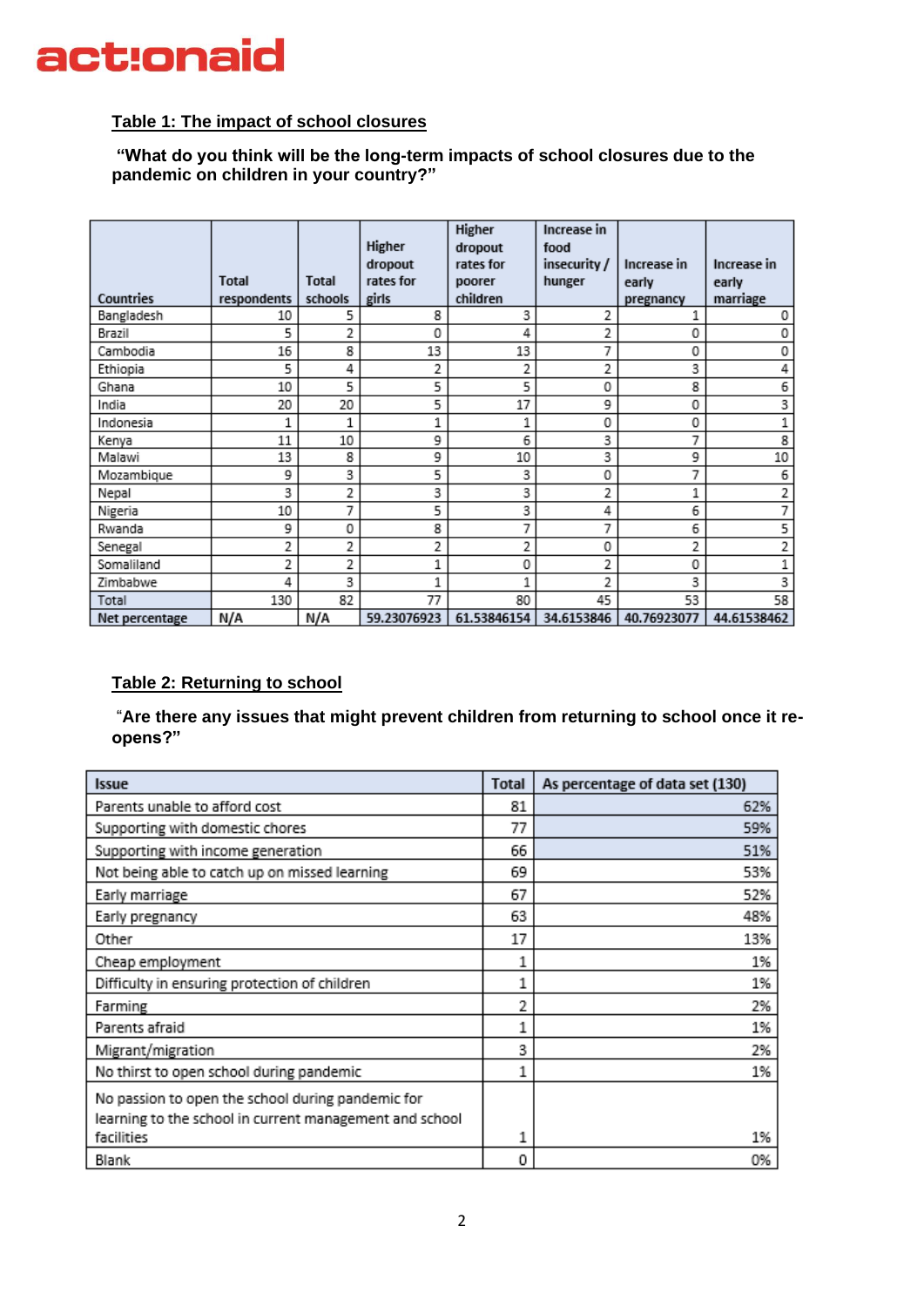

### **Table 3: Education provision during school closures**

### "**Was any provision made for continuous/distance learning for pupils during school closure?**

|              | Countries with schools where provisions were made for distance learning. |  |                             |  |    |       |  |    |    |                                                                                                                   |  |    |  |  |     |      |
|--------------|--------------------------------------------------------------------------|--|-----------------------------|--|----|-------|--|----|----|-------------------------------------------------------------------------------------------------------------------|--|----|--|--|-----|------|
|              | Bangladesh   Brazil                                                      |  | Cambodia   Ethiopia   Ghana |  |    | India |  |    |    | Indonesia   Kenya   Malawi  Mozambique   Nepal   Nigeria   Rwanda   Senegal   Somaliland   Zimbabwe   Grand Total |  |    |  |  |     | %Age |
| <b>No</b>    |                                                                          |  |                             |  |    |       |  |    |    |                                                                                                                   |  |    |  |  | 25  | 19.2 |
| Yes          | 10                                                                       |  | TР                          |  |    | 20    |  |    | 10 |                                                                                                                   |  |    |  |  | 105 | 80.8 |
| <b>Total</b> |                                                                          |  |                             |  | 10 | 20    |  | -- |    |                                                                                                                   |  | 10 |  |  | 130 | 100  |

### **"If yes, please describe what type of provision was available"**

| Type of distance<br><b>learning</b>       | <b>Total teachers</b><br>reported | Prevalence as percentage<br>of reported 'yes' (103) | Prevalence as percentage<br>of total dataset (130) |
|-------------------------------------------|-----------------------------------|-----------------------------------------------------|----------------------------------------------------|
| Radio                                     | 44                                | 43%                                                 | 34%                                                |
| Television                                | 40                                | 39%                                                 | 31%                                                |
| Online learning                           | 33                                | 32%                                                 | 25%                                                |
| Printed materials                         | 54                                | 52%                                                 | 42%                                                |
| WhastApp/SMS                              | 32                                | 31%                                                 | 25%                                                |
| <b>Books</b>                              |                                   | 1%                                                  | 1%                                                 |
| Other (including<br>delivering materials, |                                   |                                                     |                                                    |
| small group sessions)                     | 12                                | 12%                                                 | 9%                                                 |

### **Table 4: Education provision during school closures**

**"To the best of your knowledge what proportion of pupils have been able to continue"**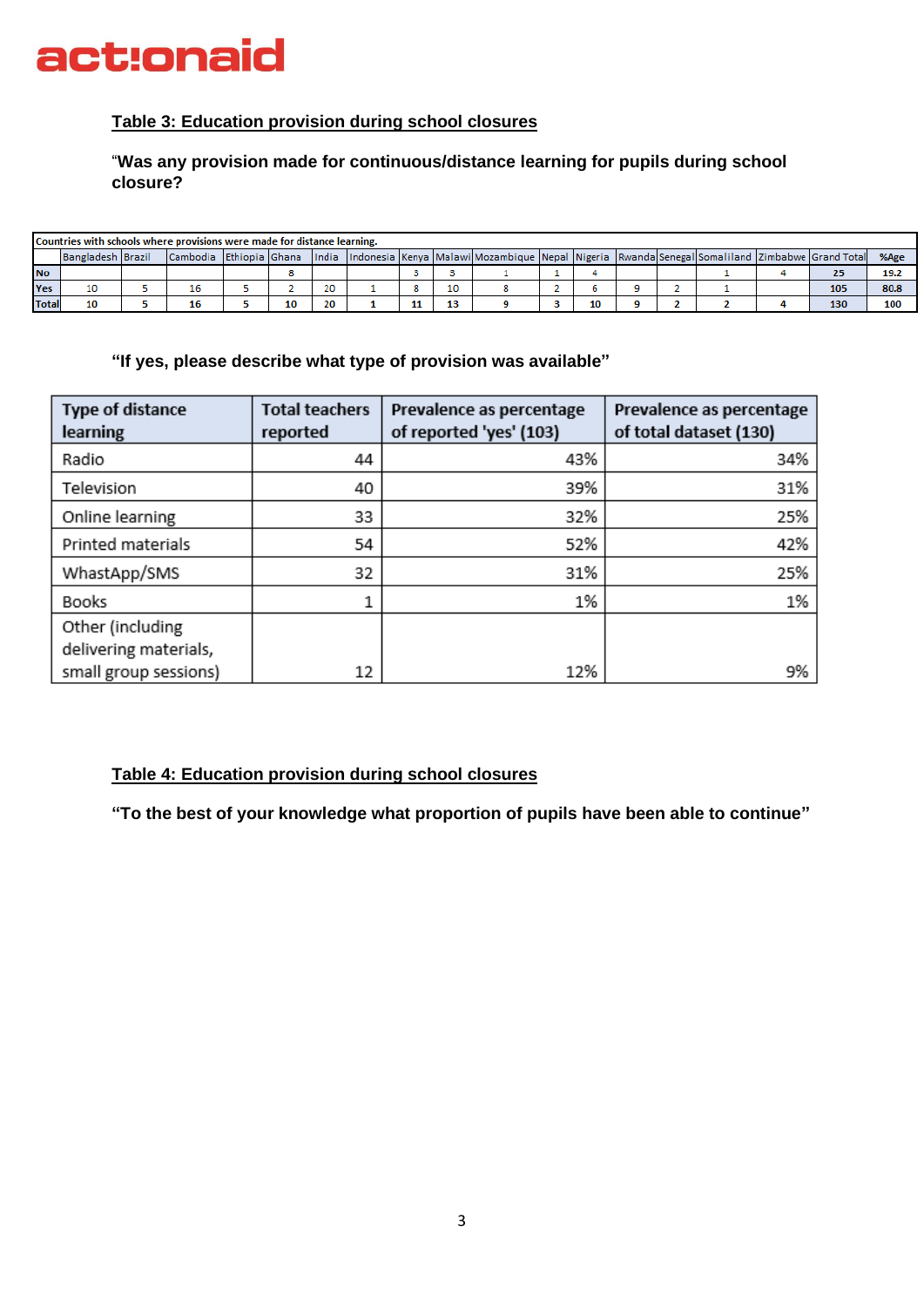| Count of 1.6 How<br>many pupils have<br>continued | Column   |          |          |          |          |             |          |          |                |                  |                         |
|---------------------------------------------------|----------|----------|----------|----------|----------|-------------|----------|----------|----------------|------------------|-------------------------|
| learning?                                         | Labels   |          |          |          |          |             |          |          |                |                  |                         |
| <b>Row Labels</b>                                 | 10-20%   | 20 - 30% | 30-40%   | 40-50%   | 50-60%   | 60-70%      | 70-80%   | 80-90%   | 90-100%        | Less than<br>10% | <b>Grand Total:</b>     |
| Bangladesh                                        | 0        | 6        | 0        | 1        | 2        | 0           | 0        | 0        | 0              | 0                | 9                       |
| Brazil                                            | 0        | 0        | 1        | 0        | 2        | 0           | 0        | 2        | 0              | 0                | 5                       |
| Cambodia                                          | 0        | 0        | 1        | 2        | 7        | 2           | 3        | 0        | $\,1$          | 0                | 16                      |
| Ethiopia                                          | 2        | 0        | 0        | 1        | 0        | 0           | 0        | 0        | 0              | 2                | 5                       |
| Ghana                                             | 2        | 0        | 2        | 1        | 0        | 0           | 0        | 0        | 1              | 4                | 10                      |
| India                                             | 1        | 7        | 3        | 5        | 0        | $\mathbf 1$ | 0        | 3        | 0              | 0                | 20                      |
| Indonesia                                         | 0        | 0        | 1        | 0        | 0        | 0           | 0        | 0        | 0              | 0                | 1                       |
| Kenya                                             | 3        | 1        | 1        | 0        | 0        | 0           | 0        | 0        | 0              | 4                | 9                       |
| Malawi                                            | 2        | 0        | 0        | 1        | 1        | 0           | 0        | 0        | 0              | 9                | 13                      |
| Mozambique                                        | 1        | 1        | 1        | 3        | 2        | 0           | 0        | 0        | 0              | 0                | 8                       |
| Nepal                                             | 1        | 2        | 0        | 0        | 0        | 0           | 0        | 0        | 0              | 0                | $\overline{\mathbf{3}}$ |
| Nigeria                                           | 2        | 3        | 1        | 0        | 1        | 0           | 0        | 0        | 0              | 0                | 7                       |
| Rwanda                                            | 5        | 1        | 1        | 1        | 0        | 0           | 0        | 0        | 0              | 1                | 9                       |
| Senegal                                           | 0        | 0        | 0        | 0        | 0        | 0           | 0        | 0        | 0              | 2                | 2                       |
| Somaliland                                        | 0        | 1        | 0        | 0        | 0        | 0           | 0        | 0        | 0              | 1                | 2                       |
| Zimbabwe                                          | 0        | 0        | 0        | 0        | 0        | 0           | 0        | 0        | 0              | 0                |                         |
| (blank)                                           | 0        | 0        | 0        | 0        | 0        | 0           | 0        | 0        | 0              | 0                |                         |
| <b>Grand Total:</b>                               | 19       | 22       | 12       | 15       | 15       | 3           | 3        | 5        | $\overline{2}$ | 23               | 119                     |
| % Total:                                          | 15.96639 | 18.48739 | 10.08403 | 12.60504 | 12.60504 | 2.521008    | 2.521008 | 4.201681 | 1.680672       | 19.32773         |                         |
| % of teachers                                     |          |          |          |          |          |             |          |          |                |                  |                         |
| who said less                                     |          |          |          |          |          |             |          |          |                |                  |                         |
| than half of                                      |          |          |          |          |          |             |          |          |                |                  |                         |
| students could                                    |          |          |          |          |          |             |          |          |                |                  |                         |
| continue                                          |          |          |          |          |          |             |          |          |                |                  |                         |
| learning                                          |          |          |          |          |          |             |          |          |                |                  | 76.47058824             |

## **Table 5: Education provision during school closures**

## **"Which groups of children found it especially difficult to continue learning during school closure?"**

| Category                   | From teachers who reported 'yes' to<br>provision of data learning (103) | <b>Total</b> |
|----------------------------|-------------------------------------------------------------------------|--------------|
| Girls                      | 22                                                                      | 21%          |
| Children poorer families   | 81                                                                      | 79%          |
| Children with disabilities | 33                                                                      | 32%          |
| Orphans                    | 20                                                                      | 19%          |

Other findings

## **Table 6: Economic impact of school closures**

**"To your knowledge, have families in this community been affected by hunger as a result of lock-down during the pandemic?"**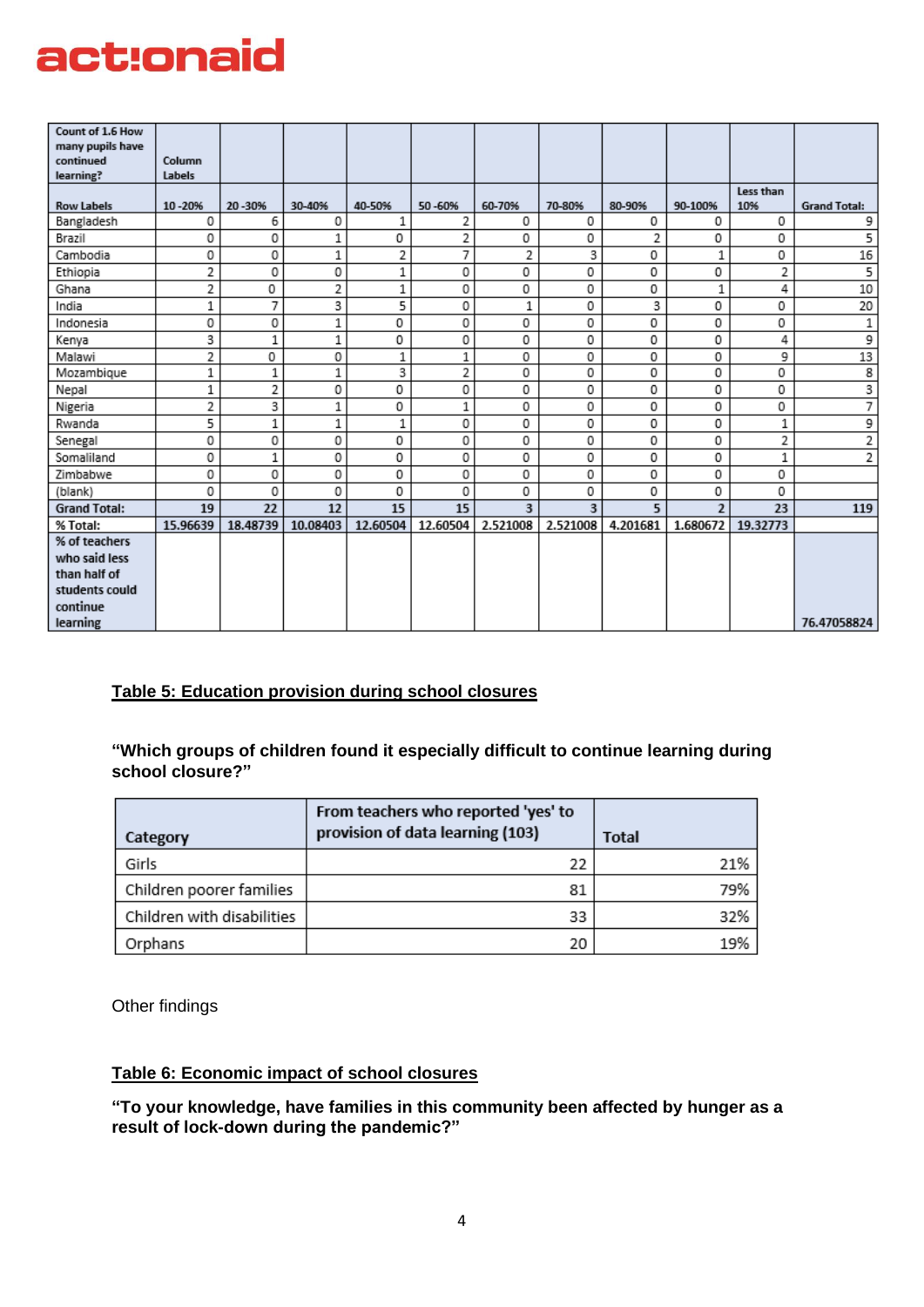| Number of cases were families been affected by hunger |            |           |            |                    |  |  |  |  |
|-------------------------------------------------------|------------|-----------|------------|--------------------|--|--|--|--|
| Country                                               | <b>Yes</b> | <b>No</b> | Don't know | <b>Grand Total</b> |  |  |  |  |
| Bangladesh                                            | 6          | 4         | ٥          | 10                 |  |  |  |  |
| Brazil                                                | 0          | 1         | 4          | 5                  |  |  |  |  |
| Cambodia                                              | 10         | 2         | 4          | 16                 |  |  |  |  |
| Ethiopia                                              | 2          | 3         | 0          | 5                  |  |  |  |  |
| Ghana                                                 | 3          | 4         | 3          | 10                 |  |  |  |  |
| India                                                 | 16         | 1         | 3          | 20                 |  |  |  |  |
| Indonesia                                             | 1          | 0         | 0          | 1                  |  |  |  |  |
| Kenya                                                 | 9          | 1         | 1          | 11                 |  |  |  |  |
| Malawi                                                | 3          | 8         | 2          | 13                 |  |  |  |  |
| Mozambique                                            | 6          | 0         | 3          | 9                  |  |  |  |  |
| Nepal                                                 | 1          | 1         | 1          | 3                  |  |  |  |  |
| Nigeria                                               | 9          | 0         | 1          | 10                 |  |  |  |  |
| Rwanda                                                | 8          | 0         | 1          | 9                  |  |  |  |  |
| Senegal                                               | 2          | ٥         | 0          | 2                  |  |  |  |  |
| Somaliland                                            | 1          | 0         | 1          | $\overline{2}$     |  |  |  |  |
| Zimbabwe                                              | 4          | 0         | 0          | 4                  |  |  |  |  |
| <b>Grand Total</b>                                    | 81         | 25        | 24         | 130                |  |  |  |  |
| %Age                                                  | 62.3       | 19.2      | 18.5       | 100                |  |  |  |  |

These results saw teachers answers with:  $Yes = 62\%$  and  $No = 19\%$ 

## **Table 7: Economic impact of school closures**

### **"Does your school normally provide free meals for children?"**

These results saw teachers answers with: Yes =  $49.2\%$  and No =  $50\%$ 

| Number of schools that provide free meals. |      |      |            |                    |  |  |  |  |
|--------------------------------------------|------|------|------------|--------------------|--|--|--|--|
| Country                                    | Yes  | No   | Don't know | <b>Grand Total</b> |  |  |  |  |
| Bangladesh                                 | 0    | 10   | ٥          | 10                 |  |  |  |  |
| Brazil                                     | 4    | 0    | 1          | 5                  |  |  |  |  |
| Cambodia                                   | 2    | 12   | 0          | 14                 |  |  |  |  |
| Ethiopia                                   | 2    | 3    | 0          | 5                  |  |  |  |  |
| Ghana                                      | 0    | 10   | 0          | 10                 |  |  |  |  |
| India                                      | 20   | 0    | 0          | 20                 |  |  |  |  |
| Indonesia                                  | 0    | 1    | 0          | 1                  |  |  |  |  |
| Kenya                                      | 4    | 7    | 0          | 11                 |  |  |  |  |
| Malawi                                     | 3    | 10   | 0          | 13                 |  |  |  |  |
| Mozambique                                 | 7    | 2    | 0          | 9                  |  |  |  |  |
| Nepal                                      | 2    | 1    | 0          | 3                  |  |  |  |  |
| Nigeria                                    | 5    | 5    | 0          | 10                 |  |  |  |  |
| Rwanda                                     | 8    | 1    | 0          | 9                  |  |  |  |  |
| Senegal                                    | 2    | 0    | 0          | 2                  |  |  |  |  |
| Somaliland                                 | 0    | 2    | 0          | 2                  |  |  |  |  |
| Zimbabwe                                   | 4    | 0    | 0          | 4                  |  |  |  |  |
| <b>Grand Total</b>                         | 63   | 64   | 1          | 128                |  |  |  |  |
| %Age                                       | 49.2 | 50.0 | 0.8        | 100.0              |  |  |  |  |

## **Table 8: Economic impact of school closures**

"**Has your school continued to provide free meals to children during school closures?"**